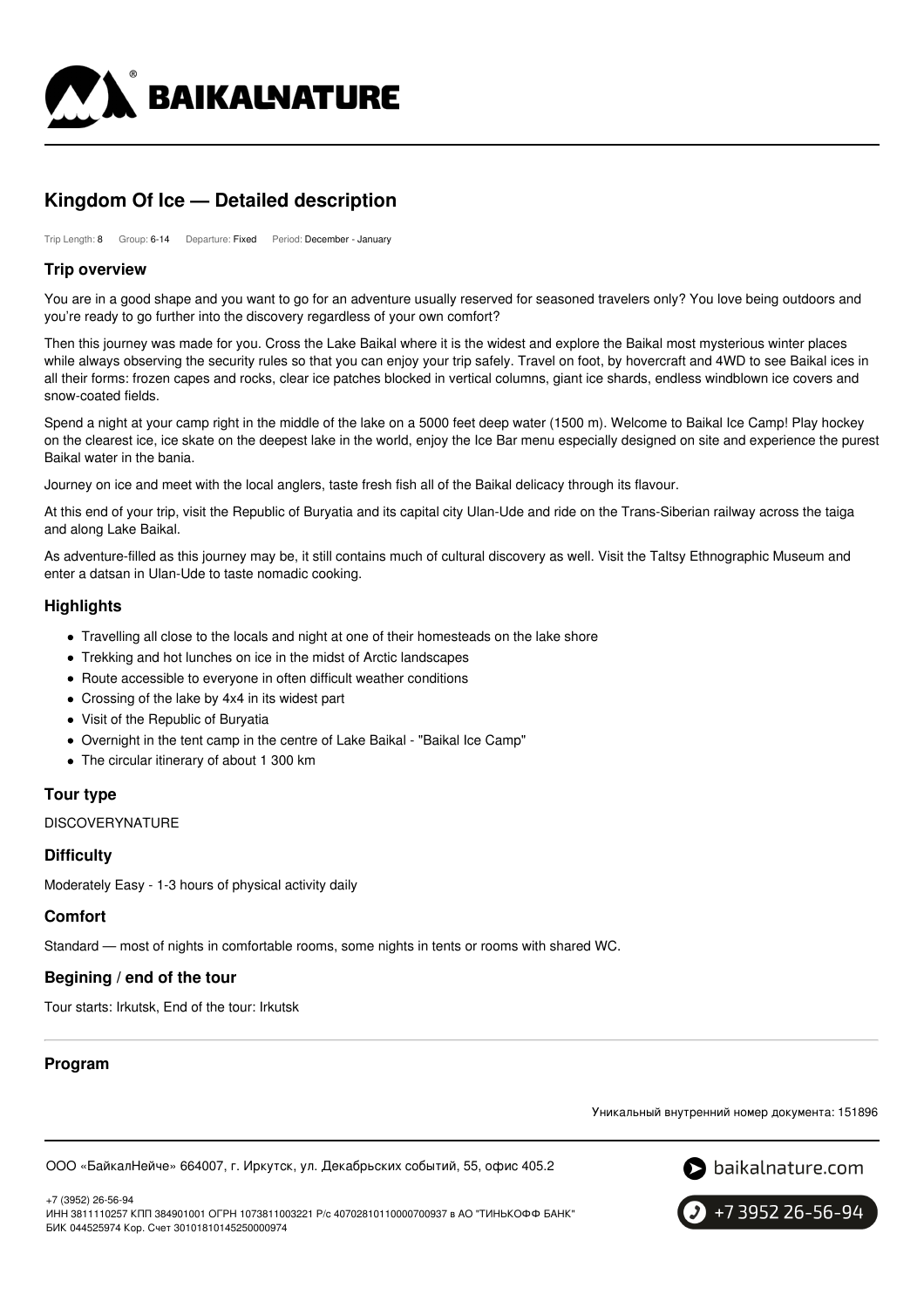

#### **Day 1 — First meeting with the lake Baikal**

- 10:30 Arrival in Irkutsk
- 11:00 Departure to the Listvyanka village
- 12:00 Excursion to Taltsy
- 13:40 Lunch in the restaurant
- 15:40 Lift on the Chersky rock
- 19:00 Dinner (Not included)

Overnight at your resort

Hotels: Accommodation in the hotel "BaikalCedar", Twin room Comfort: Comfortable accommodation, WC and bath / shower in room

#### **Day 2 — On Baikal ice by hovercraft**

- 09:00 Breakfast in the hotel
- 10:00 Transfer to the port
- 10:15 Departure by hovercraft to the MRS village
- 13:00 Lunch box
- 14:00 Continuation of the way to MRS
- 16:00 Arrival to MRS
- 19:00 Dinner at your resort
	- Overnight at your resort

Hotels: Accommodation at the resort Naratey, Twin comfort room Comfort: Comfortable accommodation, WC and bath / shower in room

#### **Day 3 — The biggest island of the Baikal lake**

- 09:00 Breakfast at your resort
- 10:00 Transfer to Olkhon island
- 13:00 Arrival to Khujir
- 13:30 Lunch at your resort
- 14:00 Visit of Khujir
- 19:00 Dinner (Not included)

Overnight at the resort

Hotels: Accommodation at the resort Nabaymar, Twin room Comfort: Comfortable accommodation, WC and shower on the floor

#### **Day 4 — BaikalNature Ice Camp**

- 09:00 Breakfast at the resort
- 10:00 Transfer to the ice camp
- 13:00 Picnic lunch
- 15:00 Arrival to the camp
- 19:00 Dinner

Overnight in the camp BaikalNature Ice Camp Hotels: Camp on the ice of Baikal, Tent for 5-6 persons Comfort:

#### **Day 5 — Baikal crossing**

09:00 — Breakfast in the camp

Уникальный внутренний номер документа: 151896

ООО «БайкалНейче» 664007, г. Иркутск, ул. Декабрьских событий, 55, офис 405.2



+7 (3952) 26-56-94 ИНН 3811110257 КПП 384901001 ОГРН 1073811003221 Р/с 40702810110000700937 в АО "ТИНЬКОФФ БАНК" БИК 044525974 Кор. Счет 30101810145250000974

+7 3952 26-56-94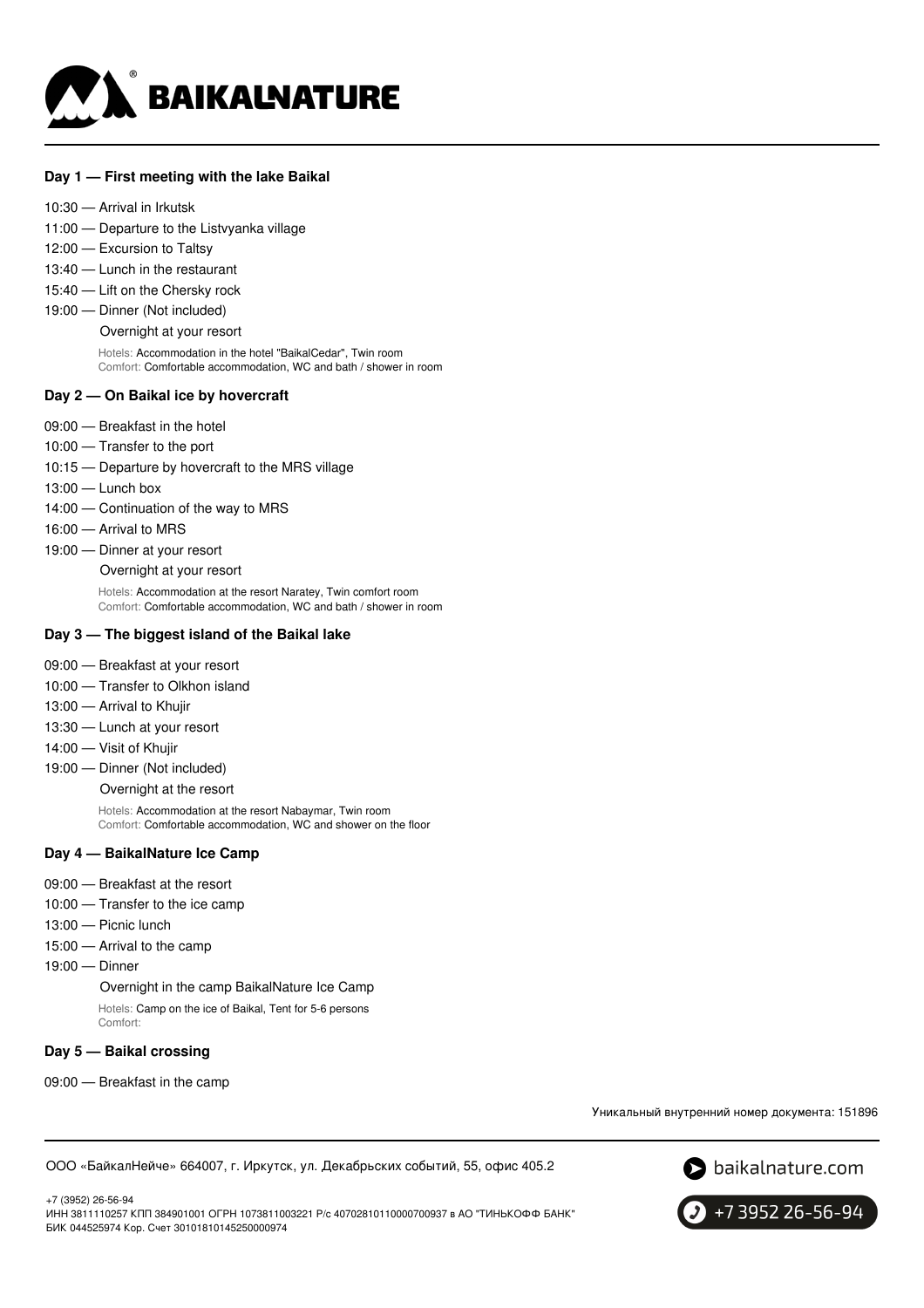

- 13:00 Lunch in the camp
- 14:00 Time at leisure in the camp
- 16:30 Departure to Ust-Barguzin and check-in
- 19:00 Dinner (Not included)
- 20:00 Russian banya

Overnight In the guest house

Hotels: Accommodation in Ust-Barguzin, Twin room Comfort: Comfortable accommodation, WC and bath / shower in room

### **Day 6 — Free day**

- 09:00 Breakfast
- 11:00 Optional excursion (Not included)
- 13:00 Lunch in the open air (Not included)
- 17:00 Return to the village of Ust-Barguzin
- 19:00 Homemade dinner (Not included)
	- Overnight in the guest house

Hotels: Accommodation in Ust-Barguzin, Twin room

Comfort: Comfortable accommodation, WC and bath / shower in room

### **Day 7 — Discovery of Ulan-Ude**

- 08:00 Homemade breakfast
- 09:00 Transfer to Ulan-Ude
- 13:00 Lunch
- 14:00 Arrival and free time
- 22:30 Departure to Irkutsk by night train Overnight in the train Hotels: Overnight in the train, The 2nd class compartment Comfort:

#### **Day 8 — Return to Irkutsk**

07:15 — Arrival in Irkutsk 08:00 — Transfer to airport. End of the program.

### **Departures**

| <b>Start</b> | End        | Basic price per person |
|--------------|------------|------------------------|
| 23.02.2022   | 02.03.2022 | 94900.00 RUB           |
| 27.02.2022   | 06.03.2022 | 94900.00 RUB           |
| 06.03.2022   | 13.03.2022 | 94900.00 RUB           |

### **Note**

Single supplement - 8 000 RUB / pers. The price includes breakfast on Day 2-7, lunch on Day 1-7 and dinner on Day 2,4-5. We can switch the category of rooms or accommodation according to your request. Please contact us before your departure.

# **What's included**

Уникальный внутренний номер документа: 151896

ООО «БайкалНейче» 664007, г. Иркутск, ул. Декабрьских событий, 55, офис 405.2



+7 (3952) 26-56-94 ИНН 3811110257 КПП 384901001 ОГРН 1073811003221 Р/с 40702810110000700937 в АО "ТИНЬКОФФ БАНК" БИК 044525974 Кор. Счет 30101810145250000974

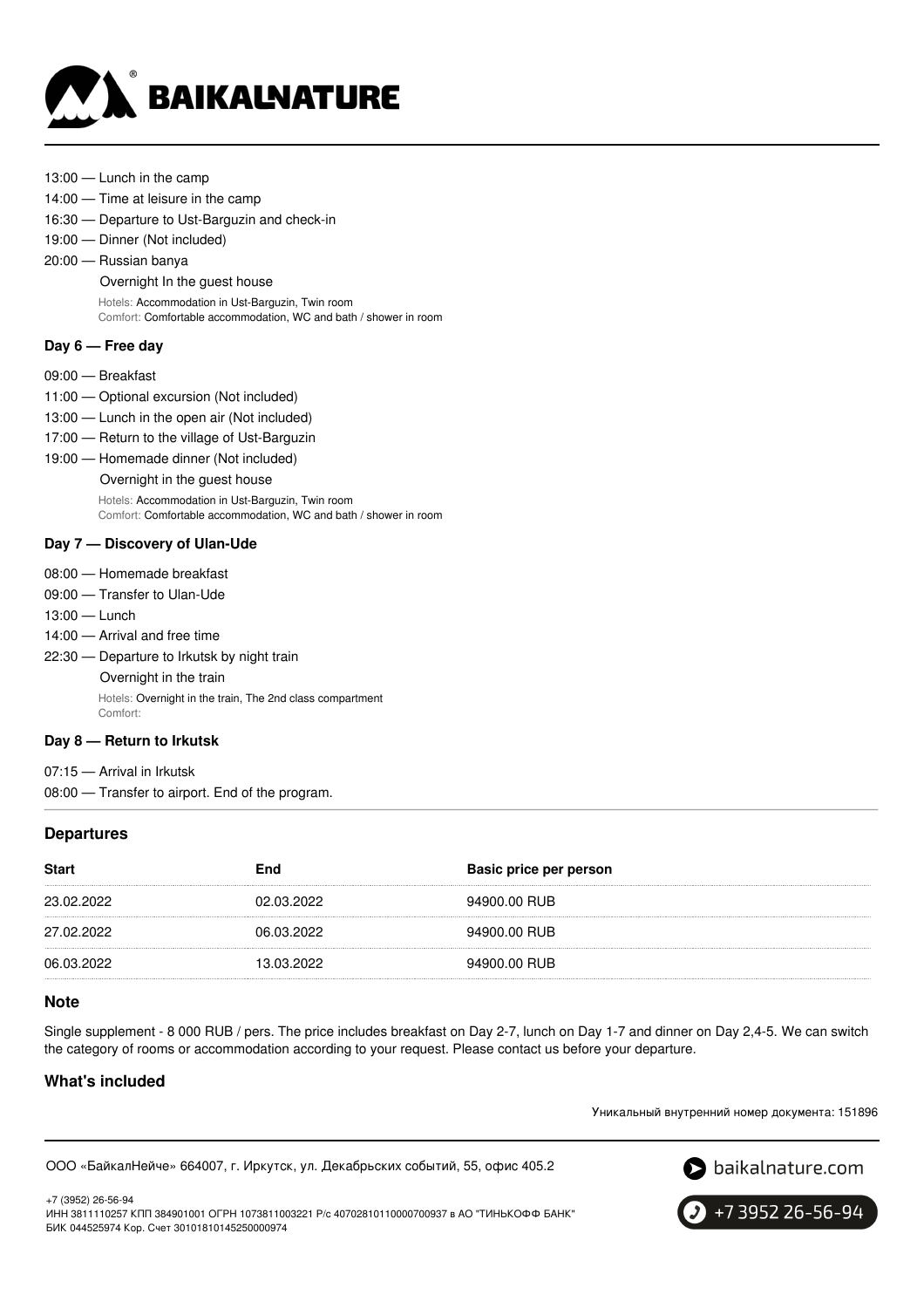

#### **Price includes**

- English-speaking guide
- Accommodation as per itinerary
- Transport as per itinerary
- Excursions and visits as per itinerary
- Reserves and national parks entrance permissions
- Transfer from airport / railway station on first day
- Transfer to airport / railway station on last day
- Banya
- Railway tickets in 2nd class
- Valenky (felt boots; only in BaikalNature Ice Camp)
- Administrative registration
- Letter of invitation
- Meals according to the program
- Accident insurance
- Ice studs for shoes
- Sleeping bag in BaikalNature Ice Camp

# **Checklist & Equipment**

You will need in Russia in winter:

- to protect yourself from the cold weather;
- to protect yourself from the wind;
- to protect your feet from moisture;
- to protect yourself from the sun's reflection from ice and snow.

Allow the system of "three layers":

- The first layer, called "second skin", determines the performance of the other two layers. It will transport sweat to the next layer and dry quickly to avoid cooling after exercise. Therefore forget the cotton retains moisture in the skin and choose underwear in synthetic fabrics.
- The second layer must keep the heat of the body as long as possible. Warm synthetic or mixed (wool or fleece turtleneck sweater) fabrics, that dry quickly, are preferable.
- The third layer should protect you against wind and moisture. Choose a jacket, long enough, 100% waterproof, preferably with hood.

Crampons for walking on ice will be provided on the spot.

# **Recommended checklist**

Thermal underwear POLARTEC or similar pullover Windproof waterproof pants and jacket (GORE-TEX, EVENT, SIMPA-TEX) Trekking socks Trekking pants Long sleeve shirts or sweatshirts Foulard or tagelmust Sunglasses with filter Flask Flip-flops for banya Sewing kit

Уникальный внутренний номер документа: 151896

ООО «БайкалНейче» 664007, г. Иркутск, ул. Декабрьских событий, 55, офис 405.2



+7 3952 26-56-94

#### **Price does not include**

- Personal expenses and tips
- Visa fees and travel insurance
- Medical insurance
- **Airline tickets**
- Optional activities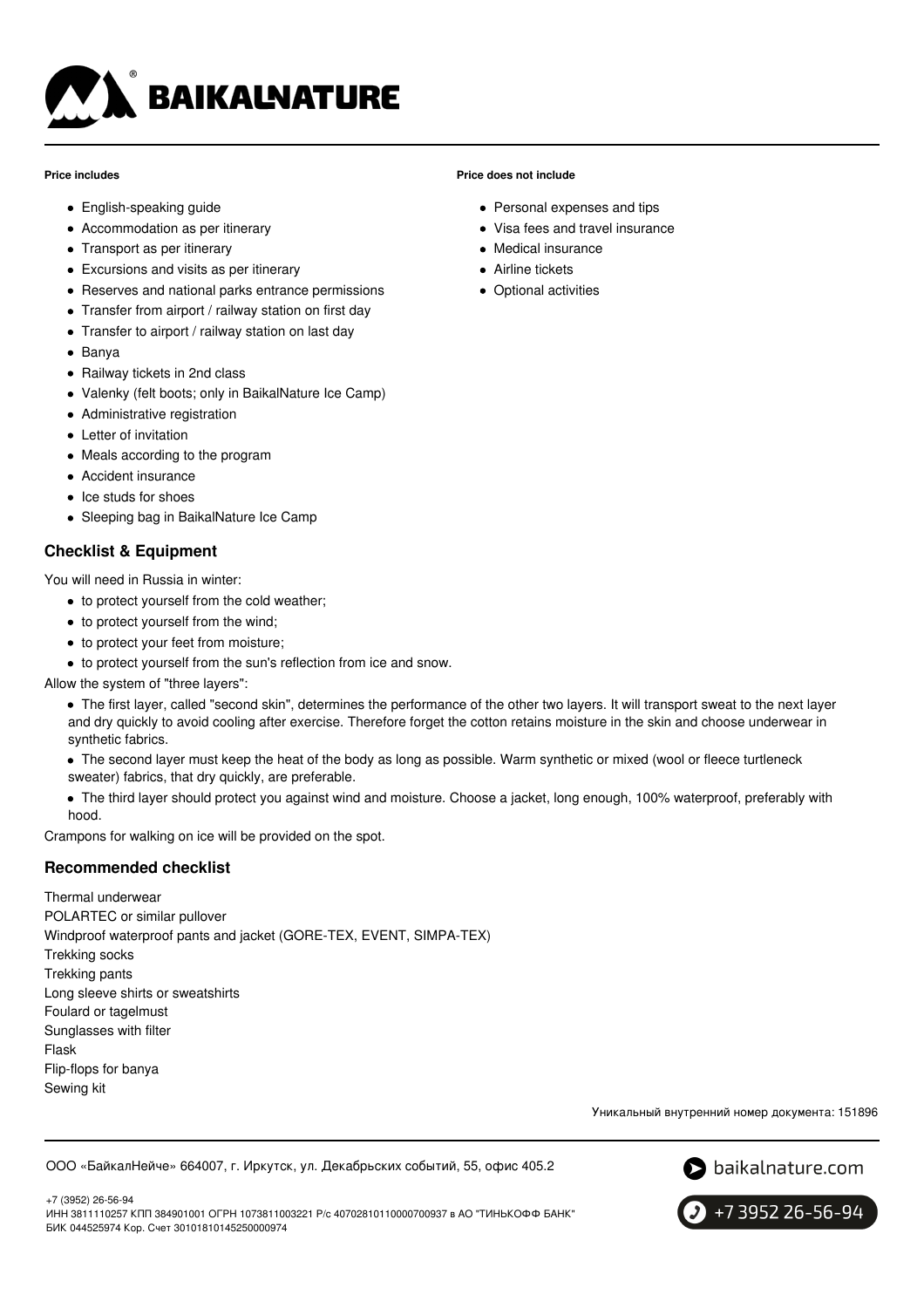

Down jacket Fleece jacket or warm sweater Comfortable pants Mountain boots for walking on ice and snow Thick socks Wool gloves and winter cap Warm gloves or mittens Moisturizer Lipstick Bath towel Swimsuit Important travel documents: Passport and visa, original or electronic airplane tickets (with a sets of photocopies kept separately), bank card Wipes Charger and spare battery for camera/phone Photo / video camera Tour vouchers and programme Laundry detergent to wash your clothes

### **Meals**

At restaurants and homestays in cities, traditional cuisine consists of local specialties. Picnic for lunch and hot meal served at your accommodation in the evening. If you are a vegetarian or have any particular preferences, please let us know, so we could adapt the menu.

# **Laundry**

Some hotels and inns offer laundry services for a variable sum of money. It is sometimes possible to use laundry services at homestay (when there is running water) for a fee.

### **Visa**

You need a tourist visa to travel to Russia. It can be issued for a maximum period of 30 days. Your passport has to be valid for at least six months after the expiry date of your visa and to have at least two blank pages.

BaikalNature offers visa support and has created "BaikalNature letter of invitation" package. If you buy a BaikalNature tour, this package is absolutely free; when you buy any other BaikalNature service, you will have to pay for this package. For more information please conact your nearest Russian Embassy or Visa Application Center.

### **Money**

The Russian currency is ruble. In all cities and many large villages of Russia, you can easily withdraw rubles, using a Visa or MasterCard, from ATMs, located in banks, department stores or hotel lobbies, some of them are open 24 hours a day. If you have euros or dollars with you, exchange offices will allow you to change them easily in the cities, seldom in the countryside. However, it can be difficult to exchange traveler's checks, even in cities.

# **Tipping**

All persons who compose the BaikalNature travel team (guides, drivers, cooks, etc.) are paid a decent wage for their services and do not expect any tips from you. So you have no obligation to leave anything. If you really want to express your satisfaction by leaving a gratuity, and if it is in foreign currency, be aware that torn or glued coins and banknotes cannot be exchanged. Anyway, thank you for your tips, left at your discretion in envelopes.

# **Health**

Уникальный внутренний номер документа: 151896

ООО «БайкалНейче» 664007, г. Иркутск, ул. Декабрьских событий, 55, офис 405.2



+7 (3952) 26-56-94 ИНН 3811110257 КПП 384901001 ОГРН 1073811003221 Р/с 40702810110000700937 в АО "ТИНЬКОФФ БАНК" БИК 044525974 Кор. Счет 30101810145250000974